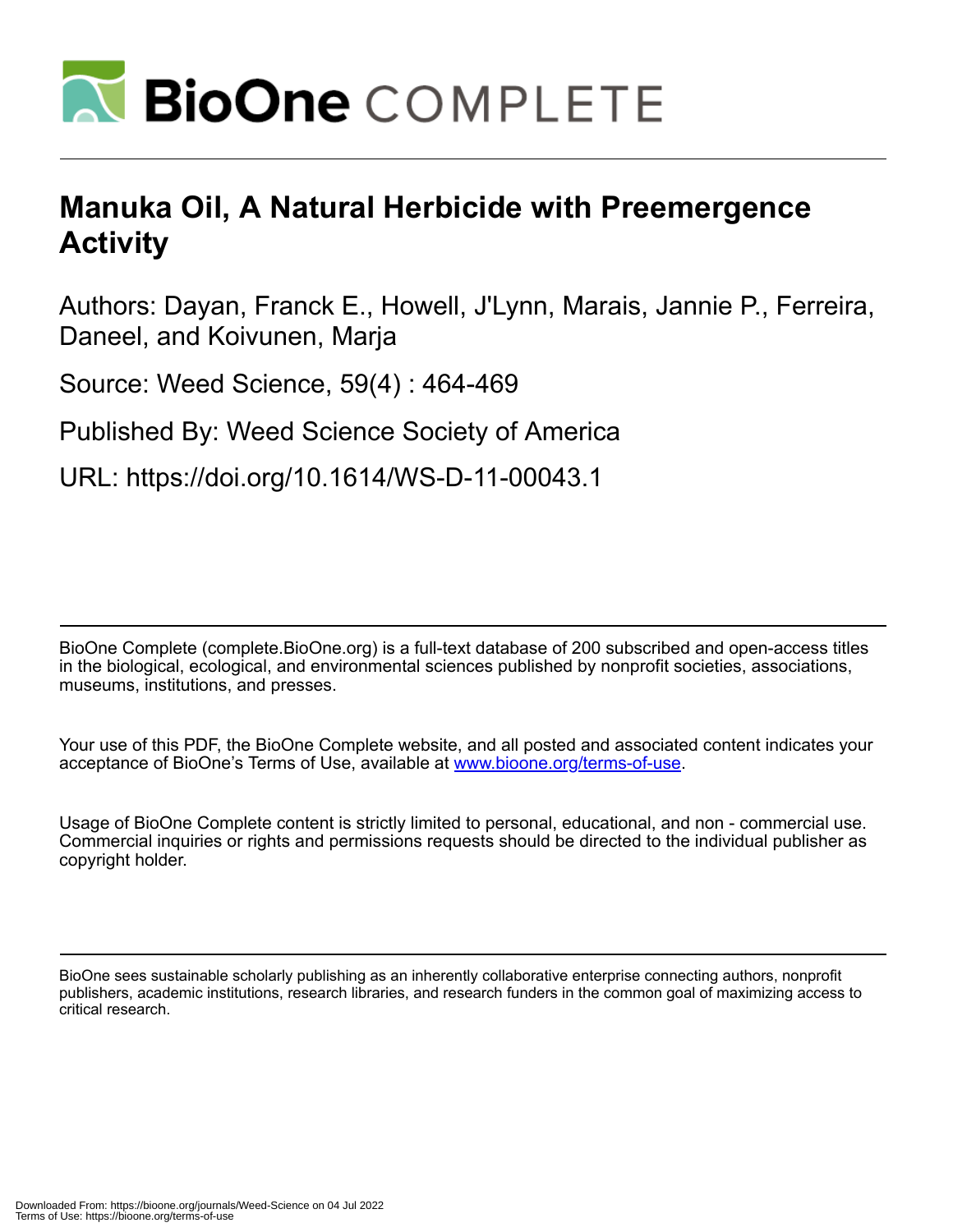

# Manuka Oil, A Natural Herbicide with Preemergence Activity

Franck E. Dayan, J'Lynn Howell, Jannie P. Marais, Daneel Ferreira, and Marja Koivunen\*

Natural herbicides approved in organic agriculture are primarily nonselective burn-down essential oils applied POST. Multiple applications are often required due to their low efficacy. To address this problem, the in vivo herbicidal activity of manuka oil, the essential oil distilled from manuka tree (Leptospermum scoparium J.R. and G. Forst), was tested on selected broadleaf and grass weeds. While manuka oil exhibited good POST activity when applied in combination with a commercial lemongrass oil–based herbicide, it ultimately demonstrated interesting PRE activity, providing control of large<br>crabgrass seedlings at a rate of 3 L ha<sup>–1</sup>. Manuka oil and its main active ingredient, leptospermo up to 7 d and had half-lives of 18 and 15 d, respectively. The systemic activity of manuka oil addresses many of the current limitations associated with natural herbicides. Additionally, its soil persistence opens up a multitude of new possibilities for the use of manuka oil as a tool for weed management and may be a potential bridge between traditional and organic agriculture.

Nomenclature: Leptospermone; 2,2,4,4-tetramethyl-6-(3-methyl-1-oxobutyl)-1,3,5-cyclohexanetrione, CAS 567-75-9; large crabgrass; *Digitaria sanguinalis* (L.) Scop. DIGSA.

Key words: Natural product, triketone, phytotoxins, herbicide, mode of action, p-hydroxyphenylpyruvate dioxygenase, essential oil, organic agriculture.

Weeds have a greater negative impact on crop yields than any other agricultural pests (Oerke 2006). As a result, conventional agricultural practices rely on highly effective synthetic herbicides for managing weeds, and these compounds account for more than half of the volume of all agricultural pesticides applied in the developed world. Public sentiment toward synthetic herbicides has grown increasingly negative, and new pesticide regulations (i.e., Food Quality Protection Act, 1996) have contributed to a reduction of the number of new products commercialized by the major agrochemical manufacturers (Gerwick 2010). This has had a particularly negative impact on minor crop producers (Gast 2008).

Demand for organic food, on the other hand, has grown tremendously throughout the developed world (Dimitri and Oberholtzer 2009). Organic farming does not permit the use of synthetic pesticides (EPA 2011). Natural alternatives that are currently approved for organic agriculture are mostly nonselective essential oils used as POST, burn-down products. Their low efficacy requires multiple applications of high amounts to achieve good weed control (Young 2004). The process is expensive both in terms of the cost of the material applied and the cost of the applications. There is, therefore, a need for new natural weed management tools.

Two of the major limitations of natural herbicides approved for organic use are their lack of systemic activity and their nonspecific mechanisms of action (Dayan and Duke 2010). In an effort to develop new natural herbicides with superior properties, we recently reported that several natural products including the natural  $\beta$ -triketones present in manuka oil have the same molecular target site as the commercial synthetic

herbicides sulcotrione and mesotrione, namely the enzyme p-hydroxyphenylpyruvate dioxygenase (HPPD) (Dayan et al. 2007; Meazza et al. 2002; Romagni et al. 2000).

HPPD is a key enzyme in the biosynthesis of tocochromanols (e.g., tocopherols and tocotrienols) and prenyl quinones (e.g., plastoquinone). Since plastoquinone is a cofactor necessary for phytoene desaturase function (Norris et al. 1995), HPPD inhibitors indirectly cause a deleterious reduction in the levels of carotenoids in plants. Subsequently, the reduced pool of carotenoids is not sufficient to quench the excess electrons generated during photosynthesis, causing a rapid degradation of chlorophylls (photodynamic bleaching) (Pallett et al. 1998).

While a structure–activity relationship study demonstrated that the length of the aliphatic side chain of the natural triketones of manuka oil modulated the activity of the compounds (Dayan et al. 2009b), the efficacy of  $\beta$ -triketone–rich manuka oil as a herbicide has not been proven, much less optimized. Hence, it was hypothesized that this essential oil may have in vivo herbicidal activity. Therefore, manuka oil was tested on selected broadleaf and grass weeds, and its effects on chlorophyll, carotenoids, and biomass were measured to determine its PRE and POST activity. The soil stability and bioavailability of manuka oil and its primary component leptospermone (Figure 1) were studied to understand the basis for the PRE activity of this oil.

#### Materials and Methods

Chemical Supplies. Manuka oil was obtained from Clean & Green Trading Co.<sup>1</sup> The nonionic sticker-spreader Nu-Film P (96% poly-1-p-menthene) approved for organic farming was purchased from Miller Chemical & Fertilizer Corporation<sup>2</sup> and the lemongrass oil natural herbicide GreenMatch  $\mathrm{EX}^\mathrm{TM}$ (lemongrass oil [50%], CAS 8007-02-1, and a mixture of water, corn oil, glycerol esters, potassium oleate and lecithin) was obtained from Marrone Bio Innovations.<sup>3</sup> All other chemical supplies were purchased from Sigma-Aldrich.<sup>4</sup>

Synthesis of Leptospermone. Dry phloroglucinol (10– 12 mM) was added to a solution of phosphorus oxychloride (15 ml) and anhydrous aluminum chloride (4 g) and stirred

DOI: 10.1614/WS-D-11-00043.1

<sup>\*</sup> First and second authors: Research Plant Physiologist and Biological Science Laboratory Technician, United States Department of Agriculture, Agricultural Research Service, Natural Products Utilization Research Unit, P.O. Box 8048, University, MS 38677; third and fourth authors: Research Chemist and Professor, Department of Pharmacognosy and Research Institute of Pharmaceutical Sciences, University of Mississippi, University, MS 38677; fifth author: Vice President of Research and Development, Marrone Bio Innovations, Inc., 2121 Second St. Suite 107B, Davis, CA 95618. Current address of third author: Ocean Spray Cranberries Inc., One Ocean Spray Drive, Lakeville-Middleboro, MA 02349. Corresponding author's E-mail: fdayan@olemiss.edu, franck.dayan@ars.usda.gov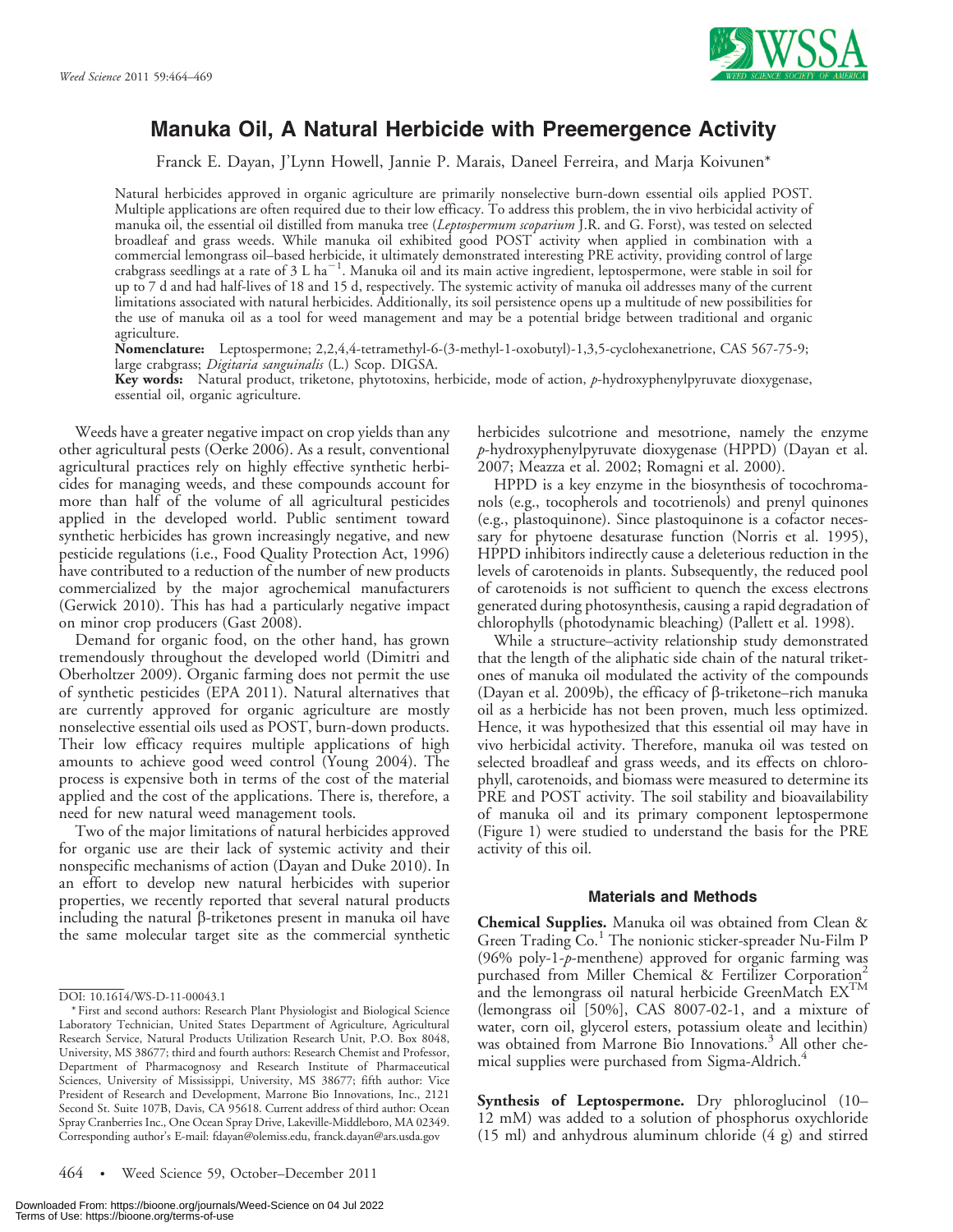

Figure 1. Structure of leptospermone, the primary active ingredient of manuka oil.

under nitrogen gas  $(N_2)$ . A solution of 2-methyl butanoic acid (10 mM) was added, and the reaction mixture was stirred at 0 C for 8 h under  $N_2$  and in a cold room (ca. 6 C) for a further 40 h. The mixture was poured onto crushed ice (ca. 100 g) and extracted with diethyl ether  $(2 \times 100 \text{ ml})$ . The ether extract was washed with saturated sodium bicarbonate (500 ml) and dried over anhydrous magnesium sulfate  $(MgSO<sub>4</sub>)$ . The diethyl ether was removed using a rotary evaporator to yield an oily residue which was applied to a silica gel column (40 g) that had been preequilibrated with cyclohexane-ethyl acetate (5 : 1). Fractions containing mostly di- and triacyl products eluted first, followed by the target monoacylated product in yields between 40 and 54%. The monoacylated phloroglucinol was preleptospermone [3-methyl-1-(2,4,6-trihydroxyphenyl)-1-butanone, CAS# 26103-97-9].

Sodium methoxide was prepared by dissolving 0.3 g sodium in 5 ml methanol. Methyl iodide (3 ml) was added to the sodium methoxide solution followed by the addition of mono-acyl phloroglucinol (1.5–2.5 mM) under  $N_2$ . The reaction mixture was heated under reflux for 3 h. The solvent was evaporated under vacuum and the extract acidified with 1 M HCl (50 ml) and extracted with diethyl ether (3  $\times$ 50 ml). The ether phase was extracted with 5% sodium carbonate  $(Na_2CO_3)$ <sup>[</sup> (200 ml). The  $Na_2CO_3$  extract was acidified with concentrated HCl, extracted with diethyl ether  $(2 \times 200 \text{ ml})$  and dried over anhydrous MgSO<sub>4</sub> to yield the triketone (yields between 70 and 85%). Final purification was achieved by high-vacuum bulb-to-bulb distillation (1 mm Hg, 150 C). The product matched the reported physical data values of leptospermone.

Properties of the Soil Used in the Studies. All POST experiments were carried out in Metro-Mix 350 potting soil.<sup>5</sup> Studies on the PRE activity and soil stability of manuka oil were carried out in a Commerce silty clay loam soil collected in a field that has never been treated with herbicides near the USDA Jamie Whitten Research Center in Stoneville, Mississippi (coordinates:  $33^{\circ}25'22.68''N$ ,  $90^{\circ}53'52.9''W$ ). The soil characteristics were as follows: fine-silty, mixed, superactive, nonacid, thermic Fluvaquentic Endoaquept, 38.5% sand, 47.75% silt, 13.75% clay, organic matter 1.08%, pH 6.4, 35  $\mu$ g g<sup>-1</sup> Mg, 8.2  $\mu$ g g<sup>-1</sup> K, and 92.8  $\mu$ g g<sup>-1</sup> Ca. The soils were air-dried, sieved (0.5 mm), and stored at room temperature.

Seeds, Growth of Plants, and Spraying Apparatus. Barnyardgrass [Echinochloa crus-galli (L.) Beauv.] seeds were obtained from Dr. David Gealy (USDA Dale Bumpers National Rice Research Center, Stuttgardt, Arkansas); redroot pigweed (Amaranthus retroflexus L.) seeds were purchased from Herbiseed<sup>6</sup>; all other seeds, velvetleaf (Abutilon theophrasti Medik.), field bindweed (Convolvulus arvensis L.), large crabgrass, and hemp sesbania [Sesbania exaltata (Raf.) Rydb. ex A.W. Hill], were purchased from Azlin Seed Service.

For all experiments, plots were set up using 10-cmdiameter plastic pots in trays without drainage holes and watered as needed from the bottom throughout the course of all the experiments. Plants were grown in the greenhouse at ambient temperatures with supplemental lighting to provide 16 h daylight per day.

All herbicide applications were performed with a Generation III Spray Booth<sup>8</sup> equipped with a model TeeJet EZ 8002 nozzl $e^9$  with conical pattern and 80 $^{\circ}$  spray angle. The height from nozzle to soil level was 40 cm for all the experiments. The spray head was set to move over the plants<br>at 1.5 km  $h^{-1}$  and the apparatus was calibrated to deliver the equivalent of  $360$  L ha<sup>-1</sup> .

POST Activity of Manuka Oil on Selected Weeds. Seeds of velvetleaf, redroot pigweed, field bindweed, large crabgrass, barnyardgrass, and hemp sesbania were planted to determine germination rates and specific times required for each species to emerge. Once established, six pots of each weed species were initiated at staggered intervals to provide seedlings that would be at a similar developmental stage (two true leaves for monocots, four true leaves for dicots) at the same time. Plants were thinned to three seedlings per pot prior to treatment.

POST application consisted of 10% (v/v) GreenMatch EX or 10% (v/v) GreenMatch EX plus 1% (v/v) manuka oil applied using the spray chamber described above. All treatments, including the control, contained 0.5% Nu-Film P. Individual plant heights were measured 2 wk after treatment. The aboveground portions of the plants were harvested and their fresh weight was measured. Samples were dried in paper bags at 60 C for a minimum of 48 h and plant dry weights were recorded.

Effect of Staggered POST Treatment with Manuka Oil. To establish whether staggered spraying enhanced the efficacy of manuka oil, pots were seeded with large crabgrass as before and thinned to three plants per pot. Treatments were 10% GreenMatch EX, 1% manuka oil, 10% GreenMatch EX and 1% manuka oil applied together, 10% GreenMatch EX and 0.5% manuka oil applied together followed by a second application of 0.5% manuka oil 1 wk after the first application, and 10% GreenMatch EX followed by 1% manuka oil 1 wk after the first application. All treatments, including control, contained 0.5% Nu-Film P. Plant height, dry weight, and chlorophyll content were measured.

Preemergence Activity of Manuka Oil. Having observed that some of the late-germinating seeds in manuka oil–treated pots were emerging from the soil with bleaching symptoms, dose–response curves were determined for manuka oil applied PRE. Pots were filled with the agricultural soil and seeded as described above. Twenty-four hours later pots were sprayed with manuka oil at 0, 0.1, 0.25, 0.5, and 1%, suspended in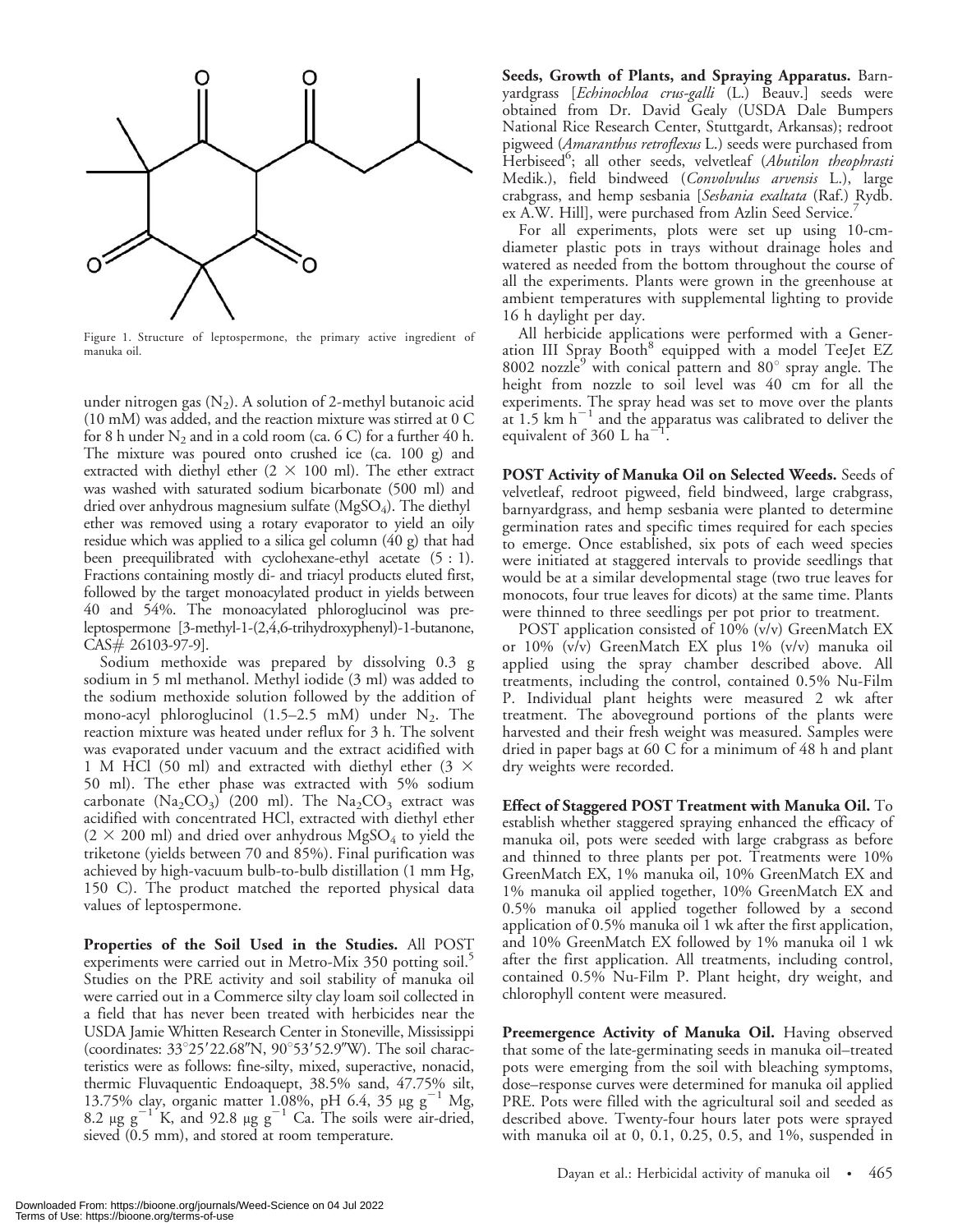water with 0.5% Nu-Film P. Three pots were treated at each concentration. Seedlings were not thinned for these experiments. Two weeks after treatment, individual measurements were taken of each plant's height with plants from each pot counted and bagged for dry weight determination.

#### Quantification of Chlorophylls, Carotenoids, and Biomass.

Total carotenoids were extracted by homogenizing 5 mg of leaf tissue in 3 ml of 6% (w/v) potassium hydroxide in methanol using a Polytron PT-3100.<sup>10</sup> Following centrifugation at 3000 g, the extract was partitioned in 3 ml of diethyl ether : benzene (1 : 9) and 1.5 ml of saturated sodium chloride. Carotenoid concentrations were determined as micrograms of carotenoids per gram of fresh weight after measuring absorbance at 445 nm in the organic phase according to Sandmann and Böger (1983) using an extinction coefficient of E445 = 2,500 (% w/v).

Total chlorophylls were extracted from 10 mg of leaf tissue in 3 ml of dimethyl sulfoxide at 62 C for 2 h (Hiscox and Israelstam 1979). Absorbance of the extracts was read at 645 and 663 nm using a UV-3101 PC.<sup>11</sup> Chlorophyll concentrations were determined according to Arnon (1949) and converted to milligrams of chlorophyll per gram of fresh weight of sample. Biomass was measured as fresh weight at the time of harvest and as dry weight (after the samples were dried in an oven at 65 C for 48 h).

High Performance Liquid Chromatography (HPLC) Analysis of Leptospermone. The HPLC system used to measure leptospermone extractable from soil was composed of a Waters Corporation system<sup>12</sup> which included a Model 600E pump, a Model 717 autosampler, a Millenium 2010 controller, and a Model 996 photodiode detector equipped with a 3.9 mm by 30 cm Waters µbondapak C18 reversed phase column. The solvent system consisted of an isocratic baseline at 63 : 37 acetonitrile :  $H_2O$  from 0 to 12 min, followed by an 8-min wash with 100% acetonitrile and a 10-min re-equilibration to the initial conditions before the next injection. The flow rate was 1 ml min<sup>-1</sup> and the injection volume was 50  $\mu$ l. A calibration curve was established by injecting various concentrations of pure leptospermone.

Soil Stability of Leptospermone. The soil stability of leptospermone was studied in a multisolute system (manuka oil) and in a single-solute system (pure leptospermone) in the agricultural soil characterized above. The initial manuka oil

amount in the multisolute system was 20  $\mu$ g g<sup>-1</sup> of soil, which is equivalent to 7 mg of leptospermone per gram of soil. Consequently, the amount of leptospermone used in the singlesolute system was 7  $\mu$ g g<sup>-1</sup> of soil.

The experiment consisted of 5 g of soil in 20-ml glass vials with foam stoppers to facilitate air circulation. The soil moisture was maintained at 80% field capacity. The vials were incubated in complete darkness at 24 C and 95% relative humidity. The control consisted of double-distilled water with no leptospermone or manuka oil. Quintuplicate samples were extracted with 5 ml of distilled water at 0, 1, 3, 7, 21, and 28 d after incubation. The extracts were centrifuged for 20 min at 3,300 g, filtered through a 0.45- $\mu$ m nylon membrane filter<sup>13</sup> and analyzed by HPLC as described above. There was no background amount of leptospermone in the control native soil.

Statistical Analysis. Data from dose-response and timecourse experiments were analyzed using the dose–response curve module (Ritz and Streibig 2005) using R version 2.2.1 (R Development Core Team 2009). Analysis of the means was performed using the PROC GLM of the SAS statistical software program<sup>14</sup> and means were separated by Fisher's LSD Test at  $\alpha = 0.05$ .

#### Results and Discussion

Essential oils used in organic agriculture, such as lemongrass oil (e.g., GreenMatch EX), clove oil (e.g., Burnout<sup>TM</sup>), pine oil (e.g., Organic Interceptor<sup>TM</sup>), and citrus oil (e.g., Organic Weed & Grass Killer<sup>TM</sup>), are strictly fast-acting POST contact formulations. They generally disrupt the cuticular layer of the foliage which results in the rapid dessication or burn-down of young tissues (Dayan et al. 2009a). However, lateral meristems tend to recover and additional applications of essential oils are necessary to control the regrowth (Young 2004). Commercial essential oils must be applied at high concentrations, often 10% or more per volume, that correspond to 50 to 500 L of active ingredient per hectare (Dayan and Duke 2010).

Manuka oil differs from other essential oils in that it contains large amounts of several natural  $\beta$ -triketones (Dayan et al. 2007; Douglas et al. 2004; Hellyer 1968). The oil and its primary b-triketone component leptospermone, are strong inhibitors of HPPD, with  $I_{50}$  values of 15 and 3 µg ml<sup>-1</sup>, respectively (Dayan et al. 2007). Therefore, the ability of a

Table 1. Effect of manuka oil on the herbicidal activity of GreenMatch EX against a variety of monocotyledonous and dicotyledonous weeds. GreenMatch EX was applied at the recommended rate of 10% (v/v) and manuka oil as supplemented as 1% (v/v).

| Species                                                | Pigweed                                | Velvetleaf                             | Bindweed                               | Hemp sesbania                                                    | Large crabgrass                        | Barnyardgrass                          |  |
|--------------------------------------------------------|----------------------------------------|----------------------------------------|----------------------------------------|------------------------------------------------------------------|----------------------------------------|----------------------------------------|--|
|                                                        | -Plant height (cm) <sup>a,b</sup> ---  |                                        |                                        |                                                                  |                                        |                                        |  |
| Control<br>10% Green Match EX<br>10% GreenMatch $EX +$ | $19.9 \pm 2.2 a$<br>$16.5 \pm 5.5$ a   | $32.5 \pm 3.1 a$<br>$18.1 \pm 5.0$ a   | $41.6 \pm 5.5 a$<br>$10.4 \pm 5.3$ b   | $30.6 \pm 2.4$ a<br>$11.4 \pm 2.9$ b                             | $45.8 \pm 7.2$ a<br>$30.5 \pm 7.4$ b   | $60.0 \pm 5.1 a$<br>$49.8 \pm 5.9$ b   |  |
| 1% manuka oil                                          | $9.9 \pm 2.0$ b                        | $14.1 \pm 6.3$ b                       | $6.27 \pm 4.7$ b                       | $10.0 \pm 3.3$ b<br>---Plant dry weight (g) <sup>a,b</sup> ----- | $24.6 \pm 2.1$ b                       | $42.4 \pm 6.1$ c                       |  |
| Control<br>10% Green Match EX<br>10% GreenMatch $EX +$ | $0.76 \pm 0.22$ a<br>$0.57 \pm 0.27$ a | $1.75 \pm 0.36$ a<br>$1.07 \pm 0.45$ b | $0.97 \pm 0.17$ a<br>$0.14 \pm 0.07$ b | $1.73 \pm 0.29$ a<br>$0.28 \pm 0.18$ b                           | $1.85 \pm 0.62$ a<br>$1.25 \pm 0.44$ b | $1.90 \pm 0.42$ a<br>$1.62 \pm 0.20$ a |  |
| 1% manuka oil                                          | $0.26 \pm 0.05$ b                      | $0.76 \pm 0.55$ b                      | $0.07 \pm 0.05$ b                      | $0.21 \pm 0.13$ b                                                | $0.50 \pm 0.08$ c                      | $0.80 \pm 0.38$ b                      |  |

<sup>a</sup> Means of six replications and error bars represent the standard deviation.

<sup>b</sup> Numbers in columns followed by the same letters are not statistically different according to Fisher's LSD Test at  $\alpha = 0.05$ .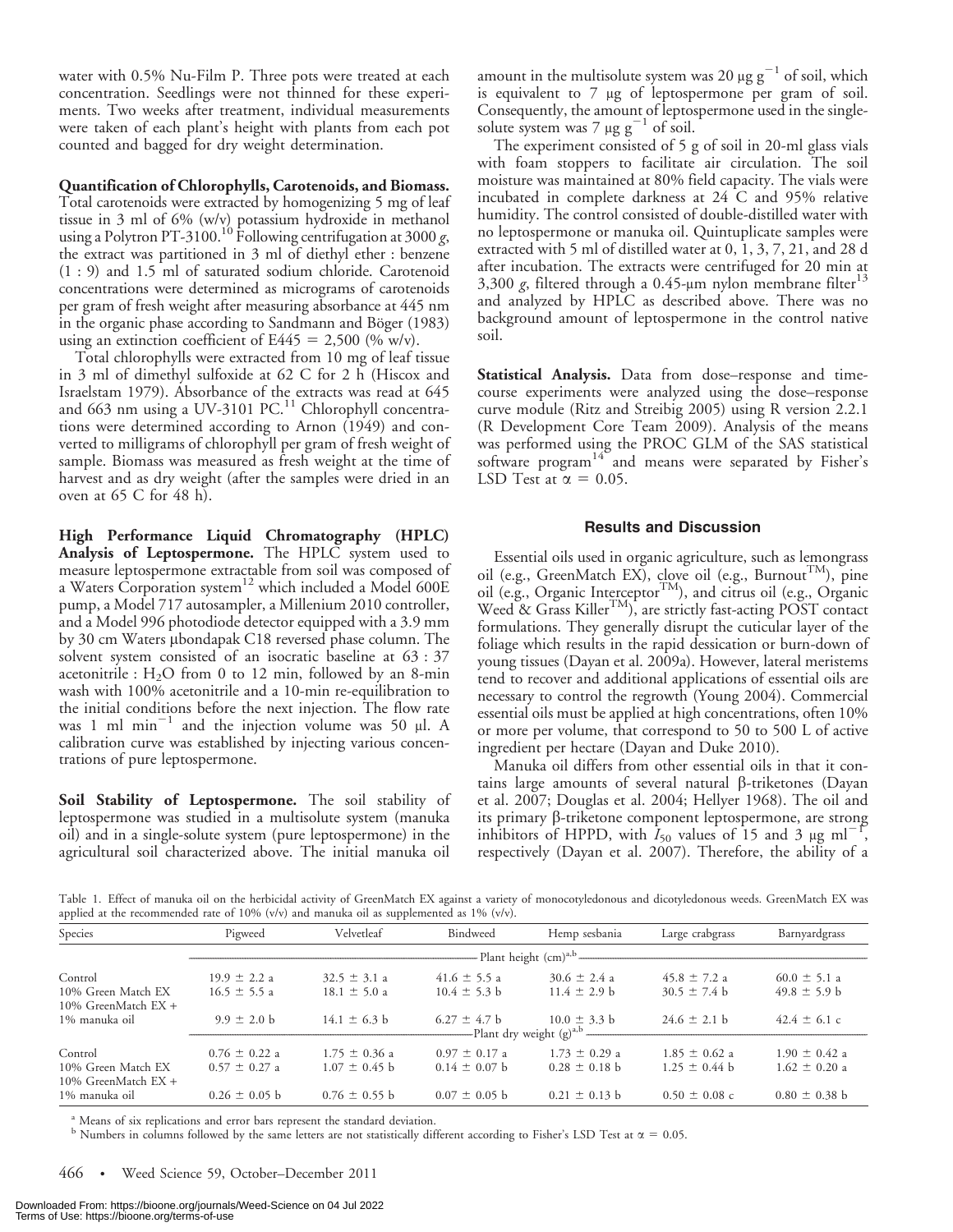Table 2. Pigment content in large crabgrass new leaves 2 wk after POST application of GreenMatch EX alone or with manuka oil.<sup>8</sup>

| Treatment                                               | Chlorophyll                            | Carotenoids                                       |  |
|---------------------------------------------------------|----------------------------------------|---------------------------------------------------|--|
|                                                         | $mg g^{-1} FW$                         | $\mu$ g g <sup>-1</sup> FW                        |  |
| Control<br>GreenMatch EX (10%)<br>GreenMatch EX (10%) + | $1.52 \pm 0.16$ a<br>$0.67 \pm 0.16$ b | $1,438.64 \pm 88.97$ a<br>$1,330.71 \pm 285.92$ a |  |
| manuka oil (1%)                                         | $0.03 \pm 0.01$ c                      | $312.27 \pm 92.61$ b                              |  |

<sup>a</sup> Values are the means of five replications followed by standard deviation. Numbers in columns followed by the same letters are not statistically different according to Fisher's LSD Test at  $\alpha = 0.05$ .

small amount  $(1\% \text{ v/v})$  of manuka oil to augment the activity of the commercial organic herbicide GreenMatch EX (lemongrass oil) applied at its recommended rate (10% v/v) was tested on several monocotyledonous and dicotyledonous weeds. In all cases, manuka oil seemed to potentiate the POST weed control obtained with GreenMatch EX alone, but the dry weights were significantly smaller only for pigweed and the grass weeds large crabgrass and barnyardgrass (Table 1). The dicotyledonous weeds exhibited mostly the burn-down phenomenology commonly associated with lemongrass oil treatment (Dayan et al. 2009a; Dayan and Duke 2010); whereas, the monocotyledonous weeds also exhibited the bleaching effect of the triketones on the regrowth. The dry weight of large crabgrass was particularly affected by the combination of GreenMatch EX and manuka oil.

Therefore, large crabgrass was selected as a model monocotyledonous species to investigate the effect of POST application of manuka oil and GreenMatch EX on the chlorophyll and carotenoid contents of the regrowth. Plants recovering from the initial burn-down effect of GreenMatch EX had lower chlorophyll content than the controls, but their carotenoid content was not affected (Table 2). On the other hand, large crabgrass plants recovering from the combination of GreenMatch EX and manuka oil were bleached and contained less chlorophylls and carotenoids compared with GreenMatch EX alone. Though these seedlings survived in the greenhouse, their growth was stunted and most likely would be less competitive against other plants in a field situation.

Table 3. POST activity of GreenMatch EX and manuka oil applied alone or in combination on large crabgrass seedlings.<sup>8</sup>

| Treatment <sup>b</sup> | Height <sup>c</sup> | Dry weight <sup>c</sup> | Chlorophyll <sup>d,e</sup> |  |
|------------------------|---------------------|-------------------------|----------------------------|--|
|                        | cm                  | mg                      | $mg g^{-1} FW$             |  |
| $\mathbf{1}$           | $26.97 \pm 1.55$ a  | $0.33 \pm 0.05$ a       | $1.38 \pm 0.05$ a          |  |
| $\overline{2}$         | $15.72 \pm 4.00$ bc | $0.13 \pm 0.05$ b       | $1.03 \pm 0.17$ b          |  |
| 3                      | $17.27 \pm 2.75$ b  | $0.15 \pm 0.05$ b       | $0.91 \pm 0.11$ bc         |  |
| 4                      | $10.06 \pm 1.94$ d  | $0.02 \pm 0.01$ c       | $0.44 \pm 0.10$ de         |  |
| 5                      | $10.39 \pm 1.70$ d  | $0.03 \pm 0.01$ c       | $0.29 \pm 0.06$ e          |  |
| 6                      | $12.78 \pm 5.06$ cd | $0.07 \pm 0.04$ c       | $0.66 \pm 0.28$ cd         |  |

<sup>a</sup> Numbers in columns followed by the same letters are not statistically different according to Fisher's LSD Test at  $\alpha$ =0.05.

 $a^b$  1 = control; 2 = 10% GreenMatch EX; 3 = 1% manuka oil; 4 = 10% GreenMatch EX + 1% manuka oil;  $5 = 10\%$  GreenMatch EX + 0.5% manuka oil followed by 0.5% manuka oil 1 wk after treatment;  $6 = 10\%$  GreenMatch EX followed by 1% manuka oil 1 wk after treatment.

Means of six replications followed by standard deviation.

d Means of three replications followed by standard deviation.<br>
e Abbreviation: FW, fresh weight.



Figure 2. Dose–response curve of manuka oil applied PRE. Weights were taken 2 wk after treatment. Data represents means of three replications and the standard deviation.  $I_{50}$  and  $I_{90}$  values of the PRE activity of manuka oil on large crabgrass were 0.17  $\pm$  0.03% and 0.87  $\pm$  0.26% (v/v), respectively, as calculated from a three-parameter logistic regression obtained using the dose–response curve module in R version 2.2.1.

In light of the responses observed with individual applications of manuka oil and GreenMatch EX on large crabgrass, another experiment was designed to test the effect of the timing of manuka oil application on the potency of GreenMatch EX. Both GreenMatch EX or manuka oil applied alone caused approximately 40, 60, and 30% reductions in large crabgrass height, dry weight, and chlorophyll content, respectively (Table 3). However, the combination of 10% GreenMatch EX and 1% manuka oil applied together was much more potent, causing as much as a 94% reduction in large crabgrass dry weight. Similar results were obtained by applying 0.5% manuka oil with the initial GreenMatch EX treatment, followed by spraying another 0.5% manuka oil a week later. However, this approach requires two separate applications instead of a single application, with no improvement in weed control. Finally, spraying 1% manuka oil a week after the application of 10% GreenMatch EX did not improve the control of large crabgrass, relative to when applied together.

During this experiment, a few large crabgrass seeds germinated after the POST application of manuka oil, and these seedlings emerged from the soil completely bleached. This unexpected observation suggested that manuka oil may remain in soils for extended periods of time, enabling it to have PRE activity. Therefore, a dose response curve was



Figure 3. Dose–response curve of manuka oil on large crabgrass. Manuka oil was dissolved in water containing 0.5% Nu-Film P. Photo was taken 2 wk after treatment.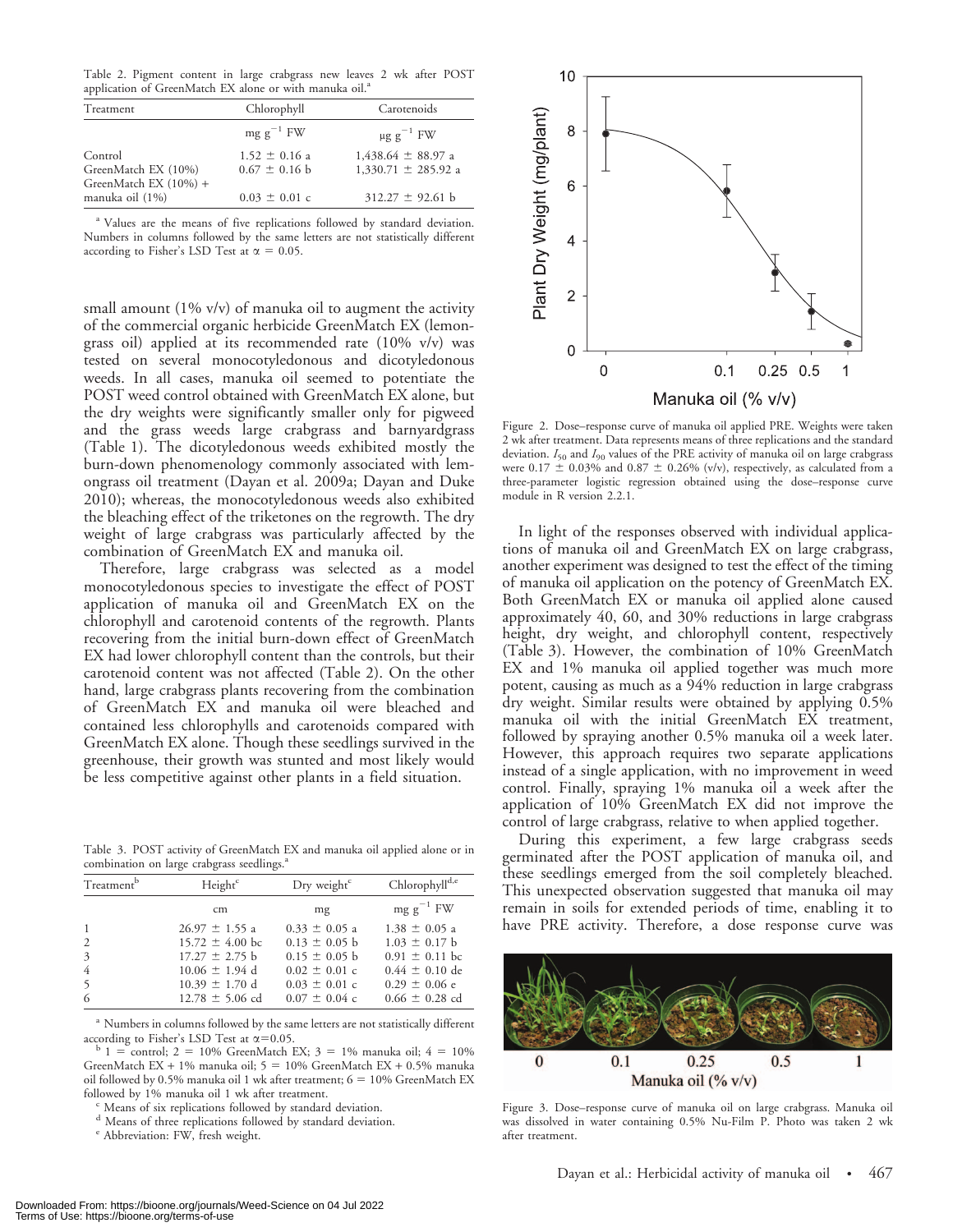

Figure 4. Soil stability of leptospermone applied alone (single-solute system) or as a component of manuka oil (multisolute system). Data represents means of five replications and the standard deviation. The time required for 50% degradation  $(\overline{T}_{1/2})$  of leptospermone was 15.8  $\pm$  0.4 d in the single-solute system and 18.2  $\pm$ 0.4 d in the multisolute system as calculated from three-parameter regression curves using the dose–response curve module in R version 2.2.1. The  $T_{1/2}$  values were statistically different from each other at  $P = 0.0001$ .

obtained with various concentrations of manuka oil applied PRE.

The PRE application of manuka oil resulted in a good control of large crabgrass (Figure 2). Though the experiment was not designed to measure this, seed germination was not affected, but bleaching symptoms increased with rates of application (Figure 3). Based on the dose–response curve calculated using a three-parameter logistic regression, the growth of large crabgrass was inhibited by 50 and 90% with 0.17 and 0.87% manuka oil, respectively. This corresponds to 0.6 and 3.1 L  $ha^{-1}$  manuka oil or 0.2 and 1.1 L  $ha^{-1}$ leptospermone, the primary active ingredient of the oil. Albeit obtained in a greenhouse experiment, this level of activity is superior to all other currently available essential oils commercialized for weed control. Most products require 50 to 500 L of active ingredient per hectare (Dayan and Duke 2010). Furthermore, most essential oils require multiple applications to control the regrowth of plants following the initial burn-down effect (Dayan et al. 2009a), but manuka oil appears to have a more systemic herbicidal mode of action, observed as bleaching of the foliage. Therefore, regrowth of the surviving plants may not be as much of an issue with this essential oil.

The strong PRE activity of leptospermone raised the question of the persistence of this compound in soil. This was tested by measuring the amount of leptospermone that could be extracted from a native soil from the Mississippi delta. Approximately 23% of the leptospermone applied to the soil was extractable in the aqueous phase during the first 7 d of incubation in the dark at room temperature. The levels decreased with little to none remaining after 28 d of incubation (Figure 4).

Tharayil et al. (2008) found that the biological activity of allelochemicals in soil was enhanced when they were applied as a mixture. Similarly, the half-life of the active ingredient is

longer when applied as a component of manuka oil than alone. The  $T_{1/2}$  of leptospermone was 15.1  $\pm$  0.5 days when applied alone (single-solute system), and  $18.2 \pm 0.6$  days when applied as manuka oil (multisolute system), according to a three-parameter regression analysis. The  $T_{1/2}$  values were statistically different at  $P = 0.0001$ , suggesting that the application of leptospermone as a component of a mixture increases its persistence in soil and may contribute to its PRE activity.

In conclusion, manuka oil can be used to potentiate the herbicidal activity of other herbicidal essential oils. Further research will be conducted to determine if this effect is the result of additive or synergistic actions. However, the prospect of developing manuka oil, or its principle active ingredient leptospermone, as a novel natural herbicide with PRE activity is particularly attractive. The appeal of ''greener'' technologies has begun to impact conventional agriculture with renewed interest in natural product discoveries. Indeed, natural herbicides present themselves as a potential bridge between traditional and organic agriculture (Dayan and Duke, 2010; Dayan et al. 2009a), and major agrochemical companies are pursuing and developing new environmentally friendlier weed management tools. The serendipitous discovery of the PRE activity of manuka oil and the further characterization that leptospermone possesses some soil persistence presents a multitude of new possibilities for the use of manuka oil as a tool for weed management in both organic and conventional farming systems. Future research into the PRE activity of manuka oil on other monocot and broadleaf weeds is needed to further explore the bioactivity and selectivity of this natural herbicide.

## Sources of Materials

<sup>1</sup> Manuka oil, Clean & Green Trading Co., Felton, CA 95018.

<sup>2</sup> Nu-Film P, Miller Chemical & Fertilizer Corporation, Hanover, PA 17331.<br><sup>3</sup> GreenMatch EX<sup>TM</sup>, Marrone Bio Innovations, Davis CA

95618. <sup>4</sup> Chemical supplies, Sigma-Aldrich St. Louis, MO 63103.

<sup>5</sup> Potting soil, Sun Gro Horticulture, Bellevue, WA 98008.

<sup>6</sup> Redroot pigweed seed, Herbiseed, Twyford, England, United Kingdom RG10 0NJ.<br><sup>7</sup> Velvetleaf, field bindweed, large crabgrass, and hemp sesbania

seed, Azlin Seed Service, Leland, MS 38756.<br><sup>8</sup> Generation III Spray Booth, track sprayer, DeVries Manufacturing, Hollandale, MN 56045.<br><sup>9</sup> Teejet nozzle, Spraying Systems Co., Wheaton, IL 60189.

<sup>10</sup> Polytron PT-3100, Kinematica, Inc., Bohemia, New York, NY

11716.<br><sup>11</sup> UV-3101 PC, Shimadzu Corporation, Kyoto, Japan.<br><sup>12</sup> Waters Corporation system, Milford, MA 01757.<br><sup>13</sup> Nylon membrane filter, Nalgene Company, Rochester, NY

14602. <sup>14</sup> SAS statistical software program, Version 10, SAS Institute Inc., 100 SAS Campus Drive, Cary, NC 27513.

#### Acknowledgment

This research was supported in part from a Cooperative Research and Development Agreement with Marrone Bio Innovations, Inc. (Agreement 58-3K95-0-1461).